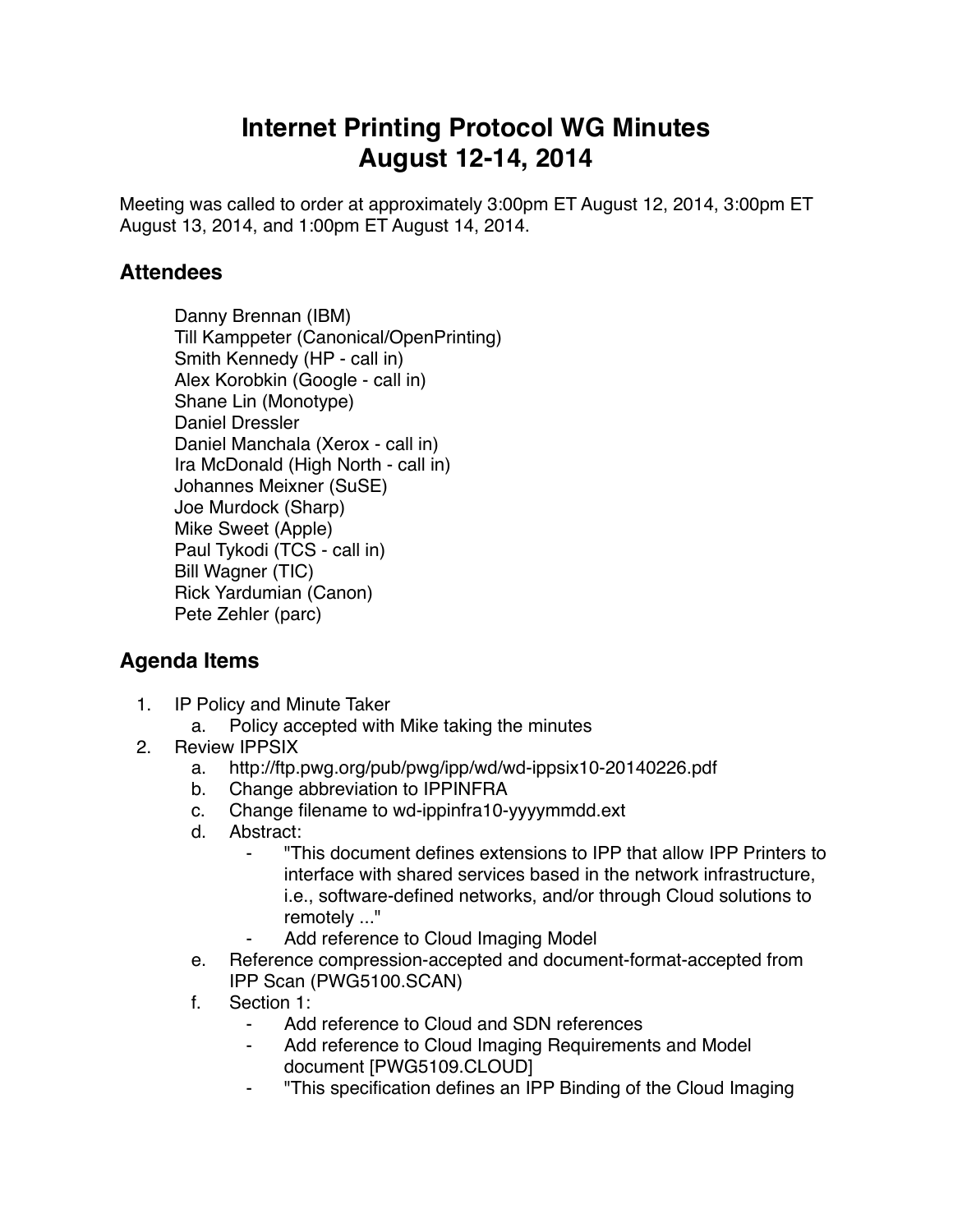Requirements and Model [PWG5109.CLOUD]. While the focus is on IPP Cloud Printers, the same IPP Binding can be used in any environment where ..."

- ", as is common  $\ldots$ " -> ". This is common  $\ldots$ "
- ". Some examples are:" -> ", such as:"
- "uses the printing interface defined ..." -> "uses the IPP Binding defined ..."
- g. Figure 1: Add [RFC2911]
- h. Show mapping of IPP operations to Cloud Imaging Model operations
- i. Q: Do we make "Binding" a defined term?
	- A: Reasonable, do we ever do it?
	- ⁃ Action: Joe to provide definition of IPP Binding for IPPINFRA
- j. Global: "interface" -> "IPP Binding", etc.
- k. Update RFC2616 to RFC7230
- l. Section 2.2:
	- Proxy: "An IPP Client ..."
	- ⁃ Move Infrastructure Printer definition here from 2.3
	- ⁃ Make new 2.2 for Printer Terminology, list 2911 terms
	- ⁃ 2.2 becomes 2.3 Protocol Role Terminology
	- ⁃ 2.3 becomes 2.4 Other Terminology
	- ⁃ Add period to end of Output Device definition.
	- ⁃ Perhaps more review after IPP System Control Service
- m. Global: IPPSIX -> IPPINFRA
- n. Global: 5100.SIX -> 5100.INFRA
- o. Section 3
	- "Given the existing specifications below and ..."
	- ⁃ Also look at IPP System Control and IDS Model
	- ⁃ Add quotes around document titles, no leading "The" on those lines.
- p. Figure 2: Update IPPSIX
- q. Section 4:
	- ⁃ Lines 477-479: "The Infrastructure Printer can augment the capabilities of the Output Device, such as by providing document conversion, ...."
	- ⁃ Line 485: "Figure 3 shows two Proxy implementations of this model."
	- ⁃ Add forward references from Infrastructure Printer and Proxy to the 4.x subsections.
- r. Figure 3: "Examples of IPP Proxy Implementations"
- s. Section 4.1:
	- Line 505: Comma after e.g.
- t. Section 4.1.1:
	- Line 524: "minimal pre-processing (late binding)"
	- ⁃ Maybe add examples about watermarking and conversion explicitly being allowed. Reword to allow pre-processing, focus on late binding to preserve fidelity and minimize bandwidth.
	- For example, pre-binding copies can cause problems down the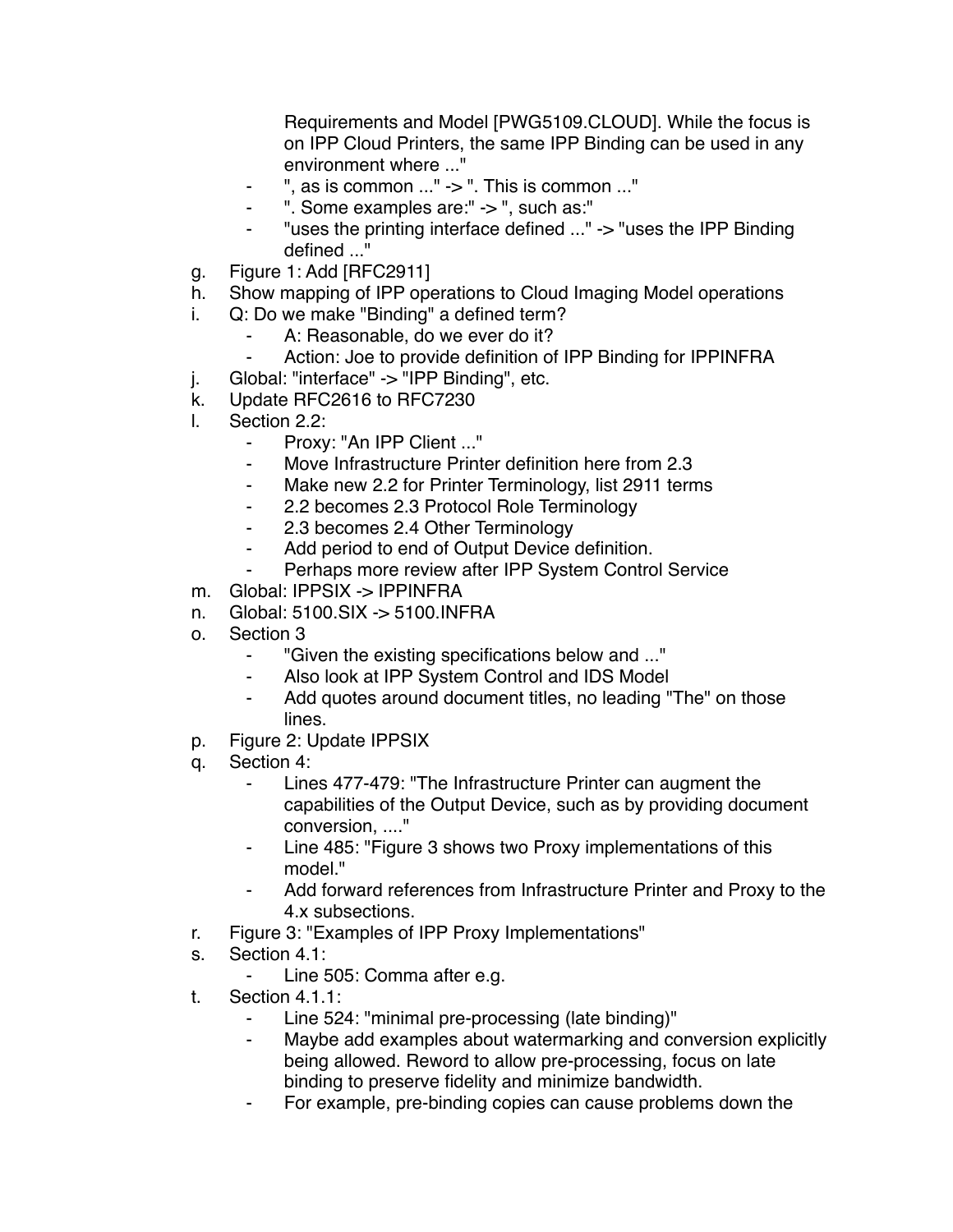road (bandwidth, etc.)

- Also email revised text to IPP mailing list for specific discussion.
- u. Stopped at 4.1.1
- v. From Cloud Imaging Model session:
	- Add job-id to Identify-Printer extensions to specify output-device handling a given job
		- ⁃ Also passed in response to Acknowledge-Identify-Printer request?
	- **IANA and PWG Considerations section**
	- ⁃ PWG Semantic Model Registrations sub-section
		- ⁃ Boilerplate text pointing to 5108.01
		- ⁃ Table of registrations for elements, operations, and wellknown values from IPP attributes
	- Clarify reject job requirements? (i.e. proxy wants to reject, or proxy wants to ignore?)
	- Talk more about document-uri and how a proxy gets the Infrastructure Printer to dereference
- 3. Session 2: IPP Everywhere Self-Certification Status
	- a. http://ftp.pwg.org/pub/pwg/ipp/wd/wd-ippeveselfcert10-20140729-rev.pdf
		- b. Section 2.2: Protocol Role terminology
		- c. Section 2.3:
			- ⁃ Drop "existing" from Product Family definition
			- Add definition of Production-Ready Code and update references/ terms throughout
		- d. Section 4.5:
			- Add back reference to section 1.3 for mailing list (how to subscribe)
			- ⁃ You -> vendor
		- e. Global: change You to Vendor (or Developer) as needed
	- f. Section 8.2:
		- Change "production-ready software and/or firmware" to "Production Ready Code"
		- Include a definition of Production-Ready Code on the web form
	- g. Section 8.3:
		- ⁃ "or cancel the self-certification" instead of abandon
		- ⁃ "Otherwise, the submitter can a) correct ..., b) cancel ..., or c) appeal the decision to the PWG Steering Committee."
	- h. Section 8.4:
		- #4, "timely Production-Ready Code update"
		- #5 Remove until we have examples
- 4. Session 3: IPP Implementor's Guide 2.0 Review
	- a. http://ftp.pwg.org/pub/pwg/ipp/wd/wd-ippig20-20140513-rev.pdf
	- b. Reviewing Smith's in-progress draft
	- c. Section 7.1
		- ⁃ Title: Targets
		- ⁃ Intro: IPP operations require a target consisting of a "printer-uri" operation attribute and zero or more identifier attributes such as "job-id" [section 3.1.5 of RFC 2911].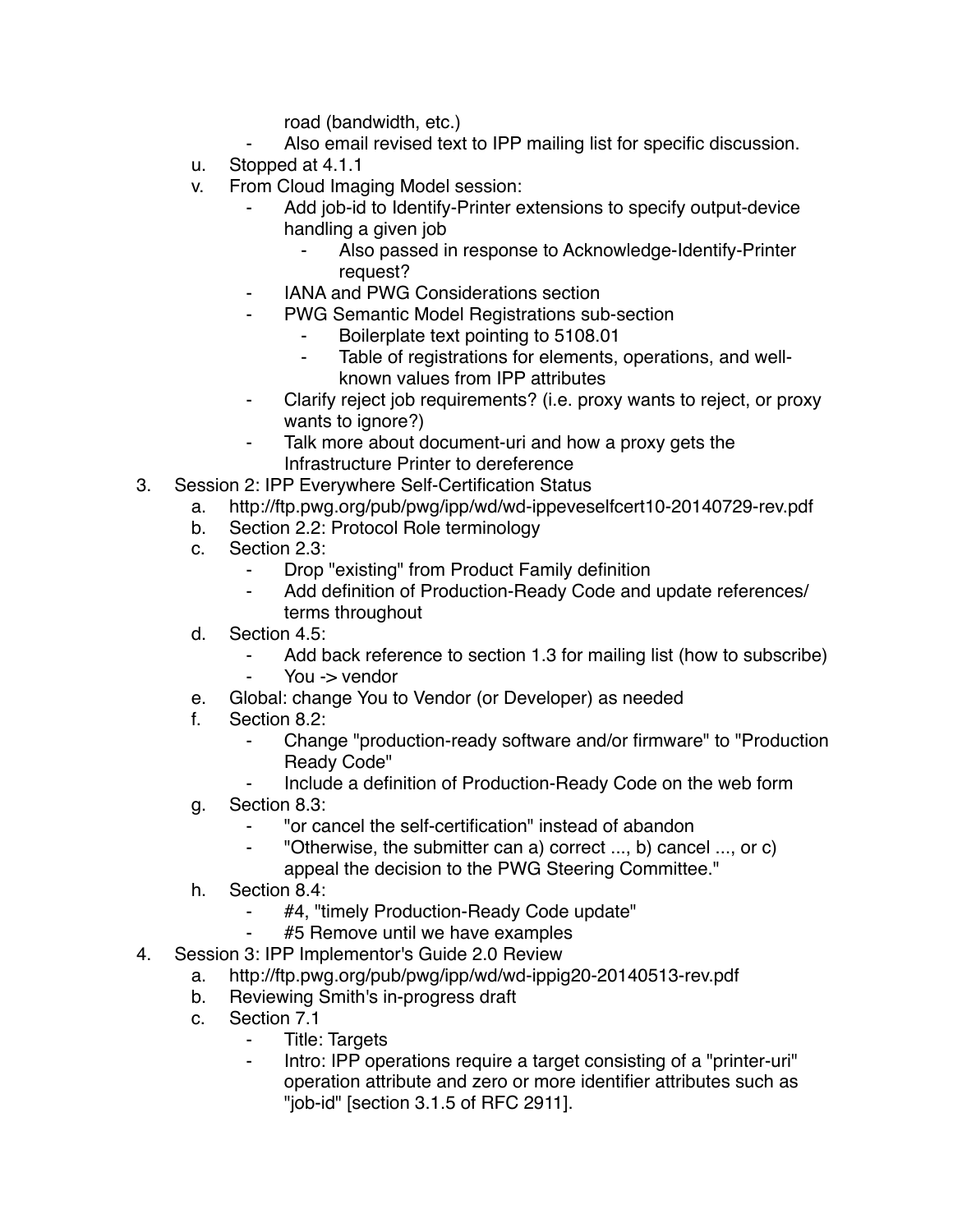- MUST use ipp/ipps, MUST NOT use http/https, reference RFC 2910
- Also /ipp/print/queue (copy from IPP Scan or IPP FaxOut)
- 'A Print, FaxOut, or Scan service are identified by a "printer-uri" attribute.'
- SHOULD support / for Get-Printer-Attributes and SHOULD NOT support Job Creation requests (can be used to discovery correct service URIs)
- Add reference to RFC 3510 for "ipp", Ira draft for "ipps"
- Add reminder that relative URIs are not allowed, with reference to RFC 3510
- Printers SHOULD NOT allow requests using relative URIs.
- Add paragraphs for FaxOut and Scan URIs with references to the corresponding specs
- Add:
	- The "job-uri" path has never been fully specified. Printers SHOULD choose a path appropriate for the implementation. Clients MUST use the "printer-uri" and "job-id" attributes to target a Job object for a Job operation and MUST NOT use the "job-uri" attribute to target a Job object.
- d. Section 7.2:
	- FaxOut SHOULD handle URIs using the "fax" URI scheme as being equivalent to the "tel" URI scheme.
	- Drop last sentence.
- e. Section 7.3:
	- Title: "Printer Resource URIs"
	- ⁃ "... to various Printer-resident resources ..."
	- ⁃ "... SHOULD be Network Accessible even ..."
	- Line 1413: Drop "used to direct a Client", "URIs for" instead of "URIs to"
	- Line 1414: Drop "other than IPP"
	- ⁃ Line 1414-1415: "Printer or print server" -> "Output Device"
	- Line 1416: "printer" -> "Output Device"
	- ⁃ Line 1416-1419: 'Since the "printer-icons" attribute is defined to contain a set of "http:" or "https:" URIs, each URI SHOULD include the port number of the IPP Server, e.g., "http:// myprinter.example.com:631/icon.png".'
- f. Document header: Add "(Updates RFC 3196)" after title
- g. Section 4.x: Add something somewhere about fax: basic FaxOut recommendation, Clients SHOULD use "tel" instead of "fax" URIs with reference to tel URI RFC
- h. Section 4.x: Add something somewhere about scan: basic pull scan and push scan recommendations
- i. Section 8:
	- Add a brief statement that 8.x.1 is client and 8.x.2 is server specific.
- j. Section 8.1:
	- Update title "New HTTP/1.1 Specifications"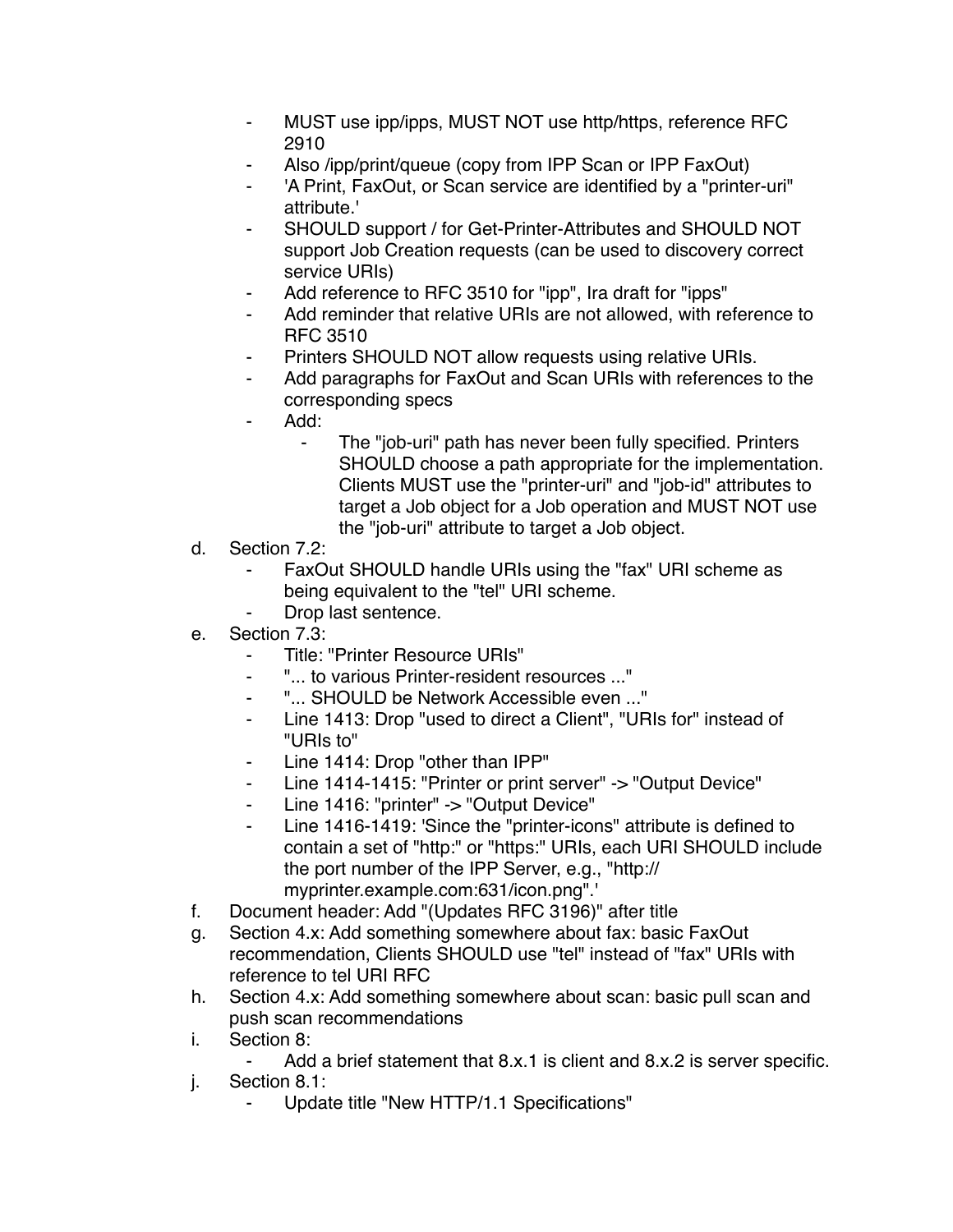- ⁃ RFC 723x obsoletes RFC 2616. Provide whole list of 723x RFCs for HTTP/1.1.
- ⁃ Most other places just need to refer to RFC 7230 (lead RFC)
- ⁃ "ensure conformance with the current HTTP/1.1 specifications."
- k. Stopped at 8.2.
- l. Updated draft to be posted to:
	- http://ftp.pwg.org/pub/pwg/ipp/wd/wd-ippig20-20140814-rev.docx
		- http://ftp.pwg.org/pub/pwg/ipp/wd/wd-ippig20-20140814-rev.pdf
- 5. IPP Scan Review
	- a. http://ftp.pwg.org/pub/pwg/ipp/wd/wd-ippscan10-20140806.pdf
	- b. 6.1.1: Addition of "compression-accepted" is accepted
	- c. 6.1.2: Update of delay section and addition of "compression" attribute are accepted
	- d. 7.1.1: Addition of "compression-accepted" is accepted
	- e. 8.1.2.1: Addition of "access-oauth-scope" is accepted
	- f. 8.1.2.3: Addition of "access-oauth-uri" is accepted
	- g. 8.3.3.1: Addition of "destination-oauth-uri" is accepted, re-sort after "destination-oauth-token"
	- h. 8.3.3.2: Addition of "destination-oauth-scope" is accepted, re-sort before "destination-oauth-token"
	- i. 10.x: Updates are accepted
	- j. Table 10: Fix table style
	- k. Numbered list style: numbers appear to be left of the normal margin instead of indented?
	- l. 2 Terminology: separate out protocol role terminology (if needed)
	- m. Section 14: "IANA and PWG Considerations"
	- n. Add section 14.x "Semantic Model Registrations"
		- ⁃ List new well-known values? DestinationAccesses, **DestinationUriReady**
		- Anything else not in SM Scan Service
	- o. Comment 4:
		- ⁃ Reject, do not remove date-time requirement
		- Most scanners have an attached printer
		- ⁃ Most MFPs do fax, which requires date/time
		- ⁃ Printers can use the Date: header in requests to initially set time. Implementor's Guide 2.0 talks about this...
		- ⁃ Add informational reference to IPP Implementor's Guide 2.0 (so as not to block publication)
	- p. Comment 13: Remove destination-oauth-scope from destination-accesses operation attribute (leave destination-oauth-uri)
	- q. Pete to post new stable draft for final WG review on August 25th before formal vote
- 6. Next Steps:
	- a. IPP/3.0? or IPP/1.1 full standard update
		- Deprecate/drop "job-uri" attribute (section 3.1.5 of RFC 2911, and other places)
		- Lots of other stuff that will set of alarms in IETF about moving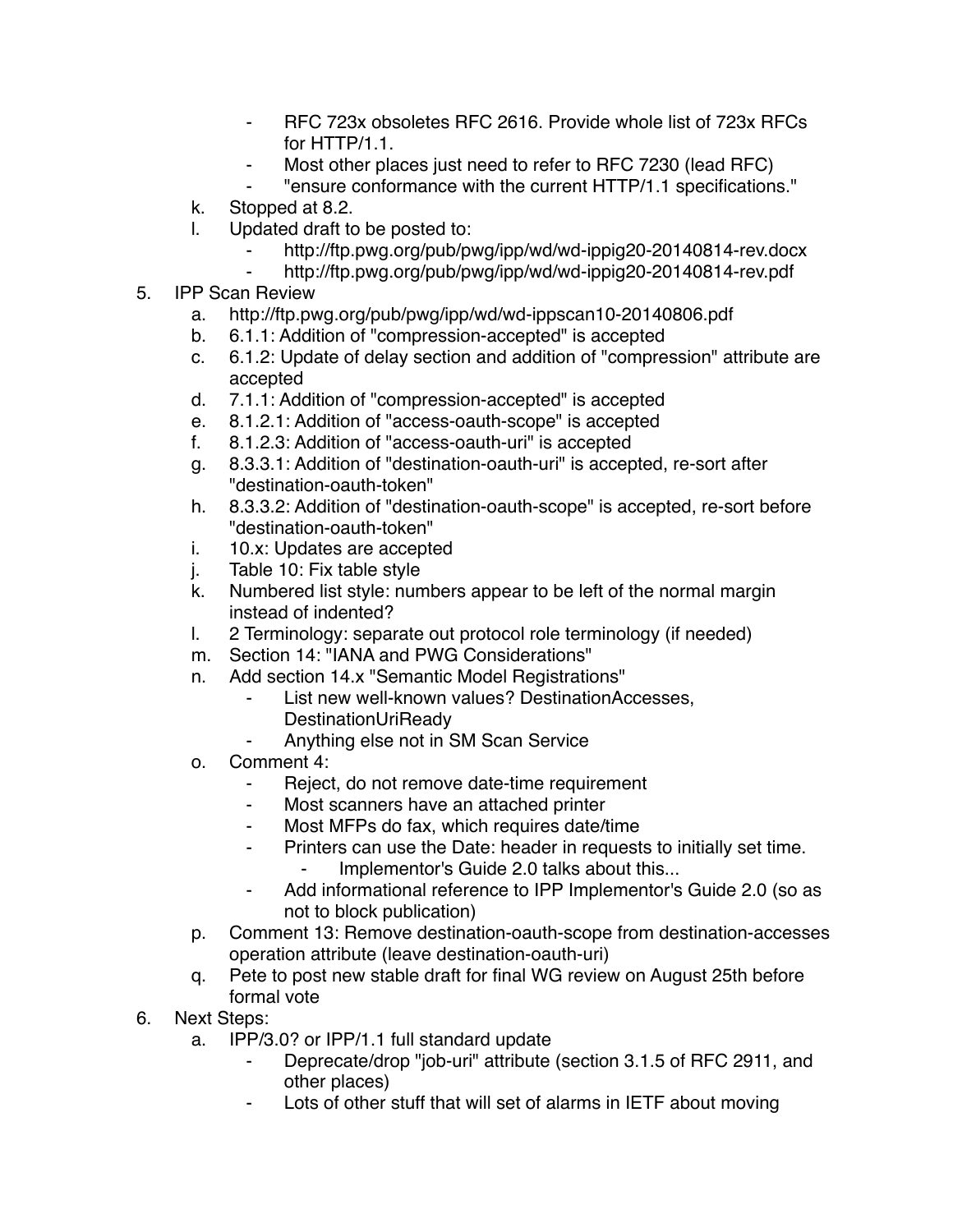existing documents to full standard

- Q: Do we care about getting IPP/1.1 updated to full standard?
	- A: Only if it is a requirement for getting 2.0 to full standard
	- PWG Process/3.0 doesn't have any requirement for it
- ⁃ Q: Is updating RFC 2910/2911/3382 worth the work?
	- A: Maybe, but use the independent stream through the RFC **Editor**
- Action: Mike to file errata for RFC 2910 and 2911 for the TLS reference and IPP URI scheme issues
- Decisions:
	- ⁃ Leave 2910/2911 alone (aside from errata)
	- ⁃ Q2 2015: Prepare an update of IPP/2.x (PWG5100.12) with any errata changes we have so far
	- Q2 2015: WG Last Call
	- ⁃ Q3 2015: PWG Last Call
	- Q3/Q4 2015: PWG Formal Vote to advance
	- Q1 2016: Paperwork to IEEE
	- Mike will volunteer to edit
	- Action: Ira to update charter to include advancing IPP/2.x (PWG 5100.12) to full standard, updating FaxOut, and other editorial changes as needed
- b. Possible future work for 2015:
	- If no progress is made on IPPS and LDAP updates by December 2014, retarget these documents as PWG 5100.x and 5106.x standards.
- c. IPP FaxOut
	- ⁃ Update needed to address SM changes for how a hardcopy document object is represented
		- input-attributes as an alternative to document-uri or document data
	- ⁃ Ira will volunteer to edit
	- ⁃ Defer scheduling but still add to charter

## **Next Steps / Open Actions**

- Action: Joe to provide definition of IPP Binding for IPPINFRA
- Action: Mike to file errata for RFC 2910 and 2911 for the TLS reference and IPP URI scheme issues
- Action: Ira to update charter to include advancing IPP/2.x (PWG 5100.12) to full standard, updating FaxOut, and other editorial changes as needed
- Joint IPP/Cloud conference call August 4, 2014 at 3pm ET
- IPP F2F meetings August 13 at 3:15pm ET and August 14 at 11:15am ET and 1pm ET
- Next IPP conference call August 25, 2014 at 3pm ET
- Action: Mike to post PWG Last Call of IPP Finishings 2.0 ending August 22
- Action: Mike to post discussion and register 'collator' and 'job-separator' values